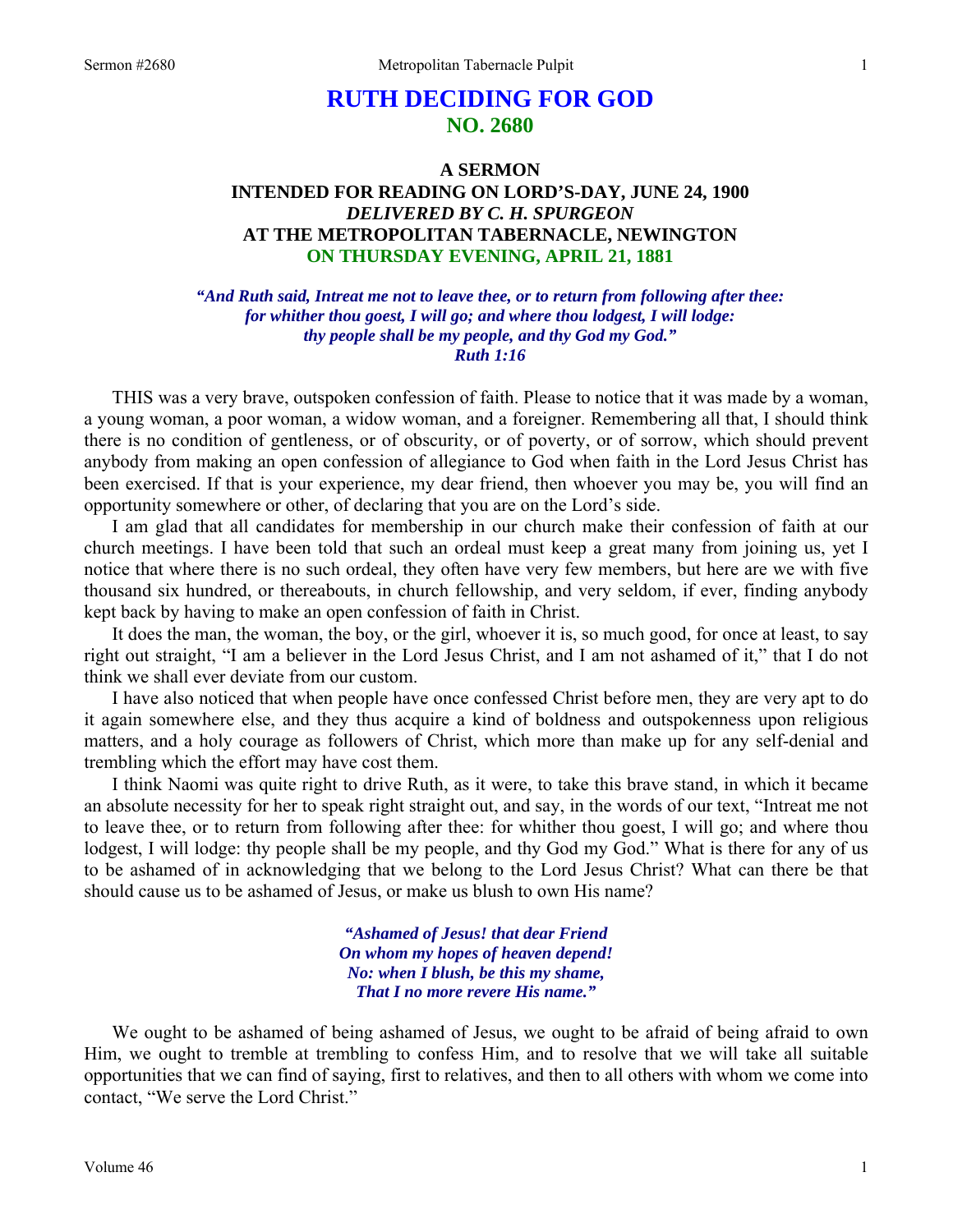I should think that Naomi was—certainly she ought to have been—greatly cheered by hearing this declaration from Ruth, especially the last part of it, "Thy people shall be my people, and thy God my God." Naomi had suffered great temporal loss, she had lost her husband and her two sons, but now she had found the soul of her daughter-in-law, and I believe that according to the scales of true judgment, there ought to have been more joy in her heart at the conversion of Ruth's soul than grief over the death of her husband and her sons.

Our Lord Jesus has told us that "there is joy in the presence of the angels of God over one sinner that repenteth," and I always understand, by that expression, that there is joy in the heart of God Himself over every sinner's repentance. Well then, if Naomi's husband and sons were true believers—if they had been walking aright before the Lord—as, let us hope, they had done, she need not have felt such sorrow for them as could at all compare with the joy of her daughter-in-law being saved.

Perhaps some of you, dear friends, have had bereavements in your homes, but if the death—the temporal death—of one should be the means of the spiritual life of another, there is a clear gain, I am sure there is, and though you may have gone weeping to the grave, yet, if you have evidence that with those tears, there were also tears of repentance on the part of others of your family, and with that sad glance into the grave there was also a believing look at the dying, risen, and living Savior, you are decidedly a gainer, and you need not say with Naomi, "I went out full, and the LORD has brought me home again empty."

Really Naomi, with her converted daughter-in-law at her side, if she had only been able to look into the future, might have been a happier woman than when she went away with her husband and her boys, for now she had with her one who was to be in the direct line of the progenitors of Christ—a right royal woman, for I count that the line of Christ is the true imperial line, and that they were the most highly honored among men and women who were in any way associated with the birth of the Savior into this world, and Ruth, though a Moabitess, was one of those who were elected to share in this high privilege.

So I beg you, if you have been sorrowful because of any deaths in your family circle, to pray God to outweigh that sorrow with a greater measure of joy because, by His grace, He has brought other members of your family to trust in Jesus.

Another thought strikes me here, that is, that it was when Naomi returned to the land which she ought never to have left, it was when she came out from the idolatrous Moabites among whom she had, as you see, relatives, and friends, and acquaintances—it was when she said, "I will go back to my own country, and people, and God"—that then the Lord gave her the soul of this young woman who was so closely related to her.

It may be that some of you professedly Christian people have been living at a distance from God. You have not led the separated life, you have tried to be friendly with the world as well as with Christ, and your children are not growing up as you wish they would. You say that your sons are not turning out well, and that your girls are dressy, and flighty, and worldly. Do you wonder that it is so? "Oh!" you say, "I have gone a good way to try to please them, thinking that perhaps, by so doing, I might win them for Christ."

Ah! you will never win any soul to the right by a compromise with the wrong. It is decision for Christ and His truth that has the greatest power in the family, and the greatest power in the world too. If a soldier in the barracks is converted, and he says, "I mean to be a Christian, but at the same time, I will join with the other men as much as I can, I will sometimes step into the tavern with them," and so forth, he will do no good. But the moment he boldly takes his stand for his new Captain, and is known to be a Christian, his comrades may begin to scoff at him, but they will also begin to be impressed, and if he bravely maintains that stand, and never gives way in the least degree, but is faithful to his Lord and Master, then he will be likely to see conversions among his fellow soldiers.

It was while Naomi was on her way back to her own land that she heard the good news that her dear daughter-in-law had decided to be a follower of JEHOVAH, and to say, "Thy people shall be my people, and thy God my God." This gave her great joy, but how must some of you Christian people feel when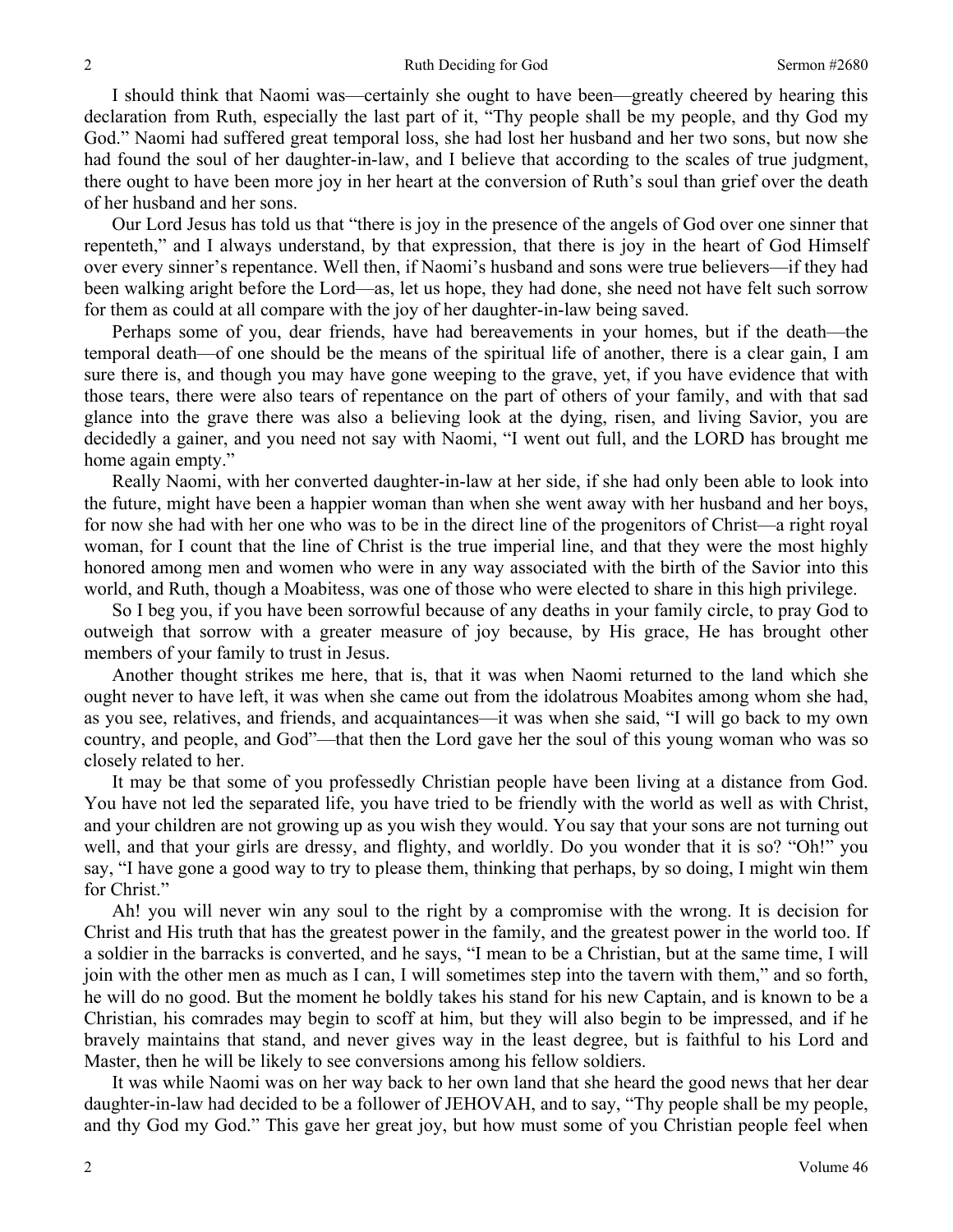you find out that others have been caused to stumble through your living at a distance from Christ? What pangs of remorse will seize you when you discover that your arm has been paralyzed for good, that you have been unable to lead others to the Savior, because you yourself were living so far from Him that it was a serious question whether you were not growing to be a worshipper of the Moabite idols, and giving up altogether your profession of being a follower of the one true God!

Now, with this as a preface, I come distinctly to the subject of the text. Here is a young woman who says to a follower of JEHOVAH, "Thy people shall be my people, and thy God my God."

**I.** My first observation is, that AFFECTION FOR THE GODLY SHOULD INFLUENCE US TO GODLINESS.

It did so in this case. Affection for their godly mother-in-law influenced both Orpah and Ruth for a time, "and they said unto her, Surely we will return with thee unto thy people." They were both drawn part of the way towards Canaan, but alas! natural affection has not sufficient power in itself to draw anybody to a decision for God. It may be helpful to that end, it may be one of the "cords of a man" and "bands of love" which God, in His infinite mercy, often uses in drawing sinners to Himself, but there has to be something more than that mere human affection.

Still, it ought to be of some service in leading to a decision, and it is a very dreadful thing when those who have godly parents seem to be the worse rather than the better for that fact, or when men who have Christian wives, rebel against the light, and become all the more wicked because God has blessed their homes with godly women who speak to them lovingly and tenderly concerning the claims of the religion of Jesus. That is a terrible state of affairs, for it ought always to be the case that our affection for godly people should help to draw us towards godliness. In Ruth's case, by the grace of God, it was the means of leading her to the decision expressed in our text, "Thy people shall be my people, and thy God my God."

Many forces may be combined to bring others to this decision. First, *there is the influence of companionship.* Nobody doubts that evil company tends to make a man bad, and it is equally sure that good companionship has a tendency to influence men towards that which is good. It is a happy thing to have side by side with you one whose heart is full of love to God. It is a great blessing to have as a mother a true saint, or to have as a brother or a sister one who fears the Lord, and it is a special privilege to be linked for life, in the closest bonds, with one whose prayers may rise with ours, and whose praises may also mingle with ours. There is something about Christian companionship which must tell in the right direction unless the heart is resolutely bent on mischief.

There is something more than this however, and that is *the influence of admiration.* There can be no doubt whatever that Ruth looked with loving reverence and admiration upon Naomi, for she saw in her a character which won her heart's esteem and affection. The few glimpses which we have of that godly woman in this book of Ruth, show us that she was a most disinterested and unselfish person, not one who, because of her own great sorrow, would burden others with it, and pull them down to her own level in order that they might in some way assist her. She was one who considered the interests of others rather than her own, and all such persons are sure to win admiration and esteem.

When a Christian man so lives that others see something about him which they do not perceive in themselves, that is one way in which they are often attracted towards the Christian life. When the sick Christian is patient, when the poor Christian is cheerful, when the believer in Christ is forgiving, generous, tenderhearted, sympathetic, honest, upright, then it is that observers say, "Here is something worth looking at, whence came all this excellence?" And they take knowledge of them that they have been with Jesus, and that they have learned these things of Him, and in that way they are themselves inclined to become His followers.

Nor is it only by companionship and admiration that people are won to the Savior, there is also *the influence of instruction.* I have no doubt that Naomi gave her daughter-in-law much helpful teaching. Ruth would want to know about Naomi's God, and Naomi would be only too glad to tell her all she knew.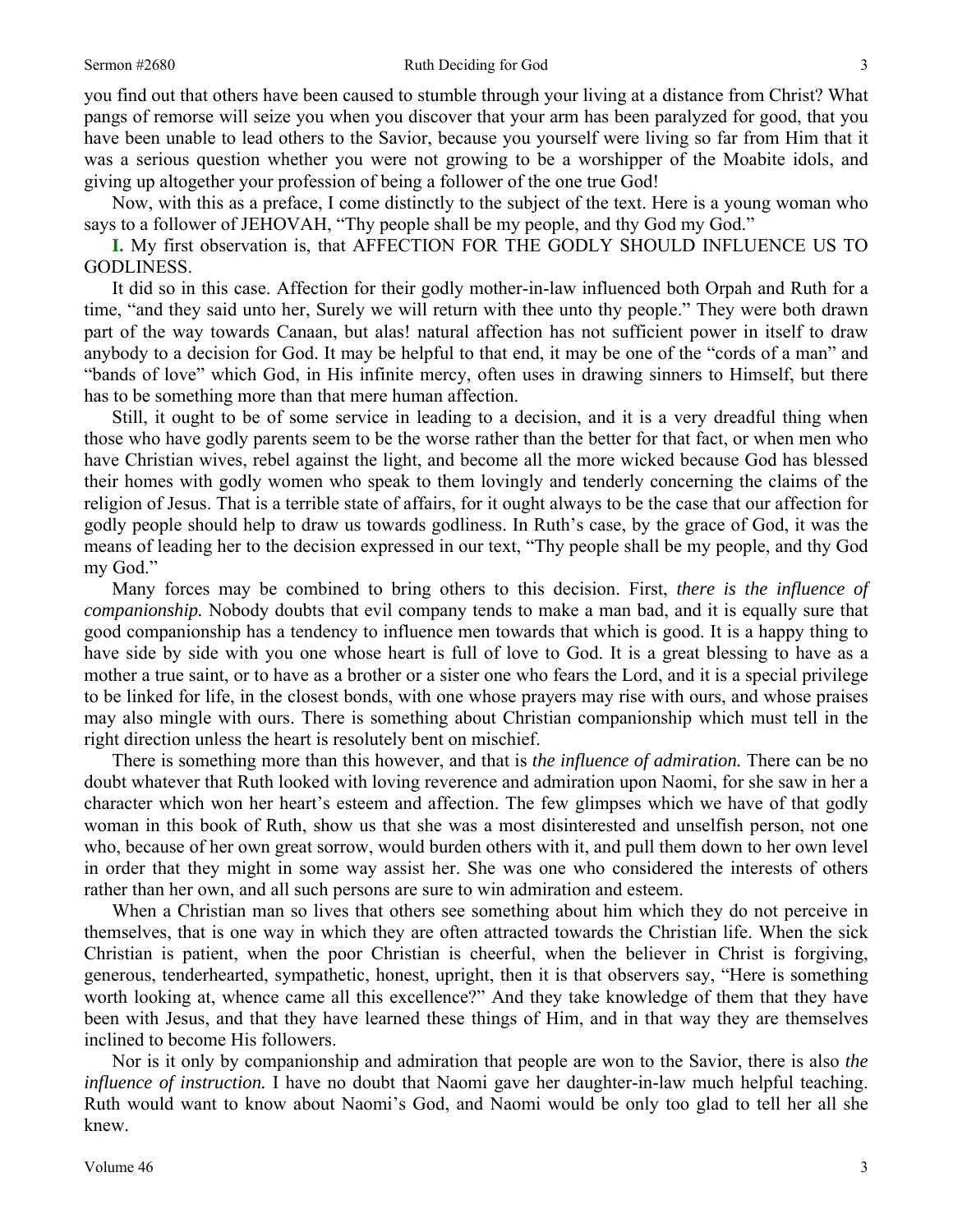When the Spaniards went over to South America, they treated the poor natives so badly that the Indians did not wish to know anything about the Spaniards' god, for they thought, from the cruelties they had suffered, that he must be a devil, and there are certain sorts of professors who are so unkind, they have such an absence of everything gentle and generous about them, that one does not want to know anything about their god, for if they are like him, probably he is the devil.

But dear friends, it ought not to be so with us. We should make people want to know what our religion really is, and then be ready to tell them. I have no doubt that many a time, in the land of Moab, when her daughters-in-law ran in to see her, Naomi would begin telling them about the deliverance at the Red Sea, and how the Lord brought His people through the wilderness, and how the goodly land, which flowed with milk and honey, had been given to them by the hand of Joshua.

Then she would tell them about the tabernacle and its worship, and talk to them about the lamb, and the red heifer, and the bullock, and the sin offering and so on, and it was thus, probably, that Ruth's heart had been won to JEHOVAH the God of Israel. And perhaps, for that reason—because of Naomi's instruction—Ruth said to her, "'Thy people shall be my people,' I know so much about them, that I want to be numbered with them, 'and thy God shall be my God.' You have told me about Him, what wonders He has worked, and I have resolved to trust myself under the shadow of His wings."

Well, beloved, it ought to be thus with us also. We should take care that the influence of our companionship, the influence of our lives, in which there should be something for observers to admire, and the influence of our conversation, which should be full of gracious instruction, should lead those who come under our influence in the right way.

Besides that, I have no doubt that some persons are drawn towards good things by *a desire to cheer the godly persons whom they love,* and though I do not put this forward as one of the highest and strongest motives, yet I do feel at liberty to suggest to some young people here that their sins are a great grief to their loving fathers and mothers, and that if their hearts were given to Christ, it would fill the whole house with holy joy.

It was a great joy to me when my sons were born, but it was an infinitely surpassing joy as, one after the other, they told me that they had sought and found the Savior. To pray with them, to point them yet more fully to Christ, to hear the story of their spiritual troubles, and to help them out of their spiritual difficulties was an intense satisfaction to my soul.

Ah! my young friends, you do not know how much those who love you would be cheered if you were converted—especially any of you who have not lived as you should have done—who have perhaps, even gone away from home, and acted in a way that might well bring your father's grey hairs in sorrow to the grave. I think that he would almost dance with delight if he could only hear that you were truly converted to God.

I know a minister, who took out of his pocket an old letter that was nearly worn to pieces, he made a journey from the country to bring it up for me to see. It was not really old, it was worn out because he had so constantly taken it out to read. It was somewhat to this effect. His son had been such a scapegrace, and such a disgrace to his family, that he was helped to go abroad, and he came to London to join the ship. As he had heard his father speak of me, he thought that he would spend his last Thursday night before starting on the Friday morning, in hearing me in this Tabernacle, and here God met with him, for I was moved by the Holy Spirit to say, "Here you are, Jack, going away from home, from your father's house. Oh, that the great Father in heaven would take you to Himself!"

It happened that his name was Jack, so it was the very word for him, and the Lord blessed it to him there and then. He went to America. He did not write to his father to tell him about his conversion till he had had time to prove the reality of it, but when he had been baptized, and had joined the church, and walked consistently for six months, he sent the good news home.

The old man said, "I thought he might have been lost at sea, but the Lord had saved him through your preaching. God bless you, sir!" I had a thousand blessings heaped upon my head by that grateful father. It was only a simple sermon that I had preached on a Thursday night, but it was the means of that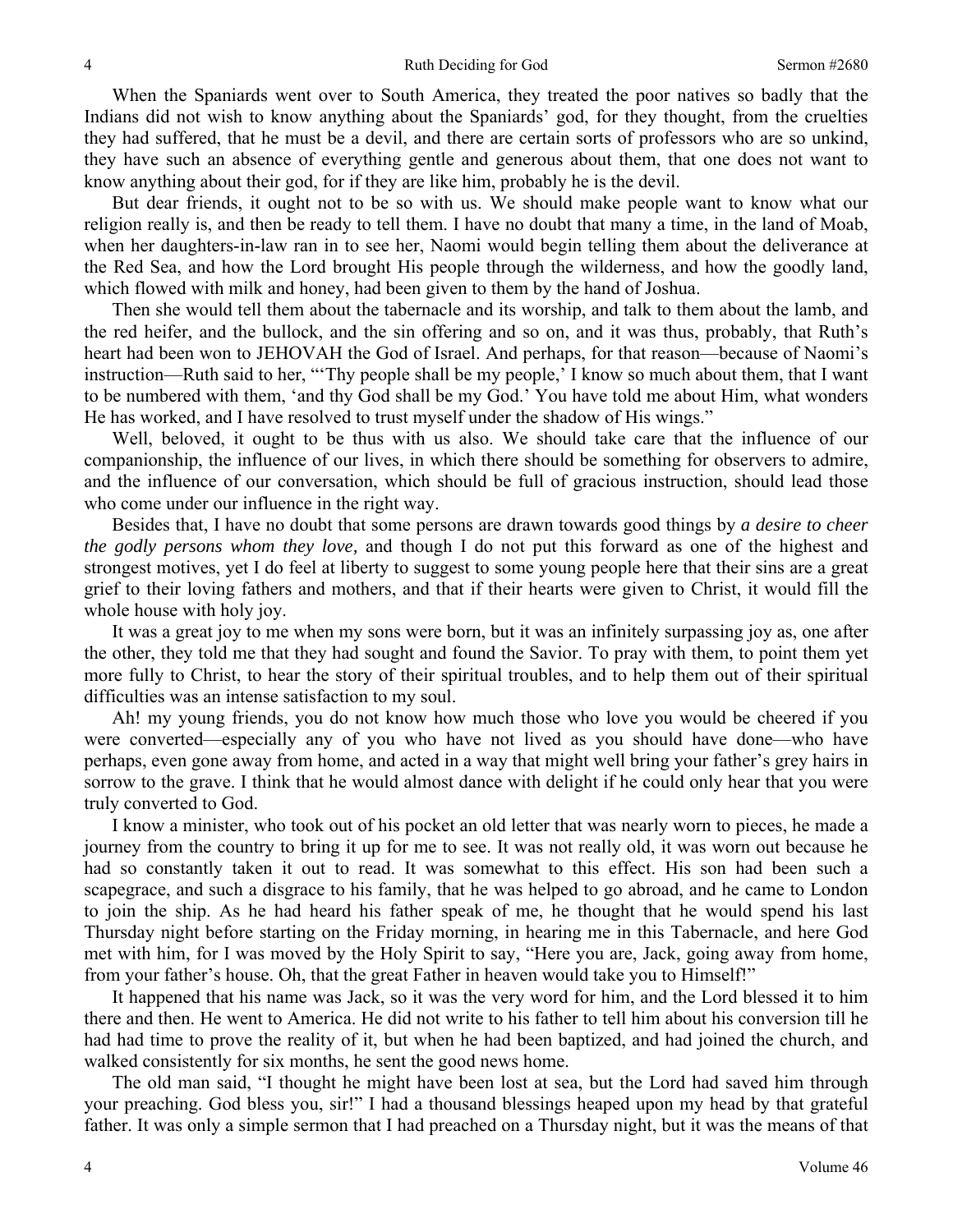son's conversion, and it was the source of great joy to that father. He did not mind about his son being in America, or what he was doing, so long as he had become a true believer in the Lord Jesus Christ. What a mercy it would be if this sermon should be blessed as that one was!

I think too, that there was another thing which had great influence over Ruth, as it has had over a great many other people. That is, *the fear of separation.* "Ah!" said one to me only last week, "it used to trouble me greatly when my wife went downstairs to the communion and I had to go home, or to remain with the spectators in the gallery. I did not like to be separated from her even here, and then, sir, the thought stole over me, 'What if I have to be divided from her forever and ever?'"

I think that a similar reflection ought, with the blessing of God, to impress a good many. Young man, if you live and die impenitent, you will see your mother no more, except from an awful distance with a great gulf fixed between her and you, so that she cannot cross over to you, or you go over to her. There will come a day when one shall be taken and another left, and before the great separation takes place at the judgment seat of Christ, when there shall be a sundering made between the goats and the sheep, and between the tares and the wheat, I do implore you to let the influence of the godly whom you love help to draw you towards decision for God and His Christ.

**II.** My time would fail me if I dwelt longer on this point, though it is a very interesting one, so I must pass on to my second observation, which is, that which RESOLVES TO GODLINESS WILL BE TESTED. Ruth speaks very positively, "Thy people shall be my people, and thy God my God." This was her resolve, but it was a resolve which had already been put to the test, and had in great measure satisfactorily passed through it.

First, *it had been tested by the poverty and the sorrow of her mother-in-law.* Naomi said, "The Almighty hath dealt very bitterly with me," yet Ruth says, "Thy God shall be my God." I like that brave resolution of the young Moabitess. Some people say, "We should like to be converted, for we want to be happy." Yes, but suppose you knew that you would not be happy after conversion, you ought still to wish to have this God to be your God. Naomi has lost her husband, she has lost her sons, she has lost everything, she is going back penniless to Bethlehem, and yet her daughter-in-law says to her, "Thy God shall be my God."

Oh, dear friends, if you can share the lot of Christians when they are in trouble, if you can take God and affliction, if you can accept Christ and a cross, then your decision to be His follower is true and real. It has been tested by the afflictions and the trials which you know belong to the people of God, yet you are content to suffer with them in taking their God to be your God too.

Next, Ruth's decision had been tested when *she was bidden to count the cost.* Naomi had put the whole case before her. She had told her daughter-in-law that there was no hope that she should ever bear a son who could become a husband to Ruth, and that she had better stay and find a husband in her own land. She set before her the dark side of the case—possibly too earnestly. She seemed as if she wanted to persuade her to go back, though I do not think that in her heart, she could really have wished her to do so.

But my young friend, before you say to any Christian, "Thy people shall be my people, and thy God my God," count the cost. Recollect, if you are following an evil trade, you will have to give it up, if you have formed bad habits, you will have to forsake them, and if you have had bad companions, you will have to leave them. There are a great many things, which have afforded you pleasure, which must become painful to you, and must be renounced. Are you prepared to follow Christ through the mire and the slough, as well as along the high road, and down in the valley as well as up upon the hills? Are you ready to carry His cross as you hope, afterwards, to share His crown? If you can stand the test in detail such a test as Christ set before those who wanted to be His followers on earth, then is your decision a right one, but not else.

Ruth had been tried too, by *the apparent coldness of one in whom she trusted,* and whom she had a right to trust, for Naomi did not at all encourage her, indeed she seemed to discourage her. I am not sure that Naomi is to be blamed for that, and I am not certain that she is to be much praised. You know, it is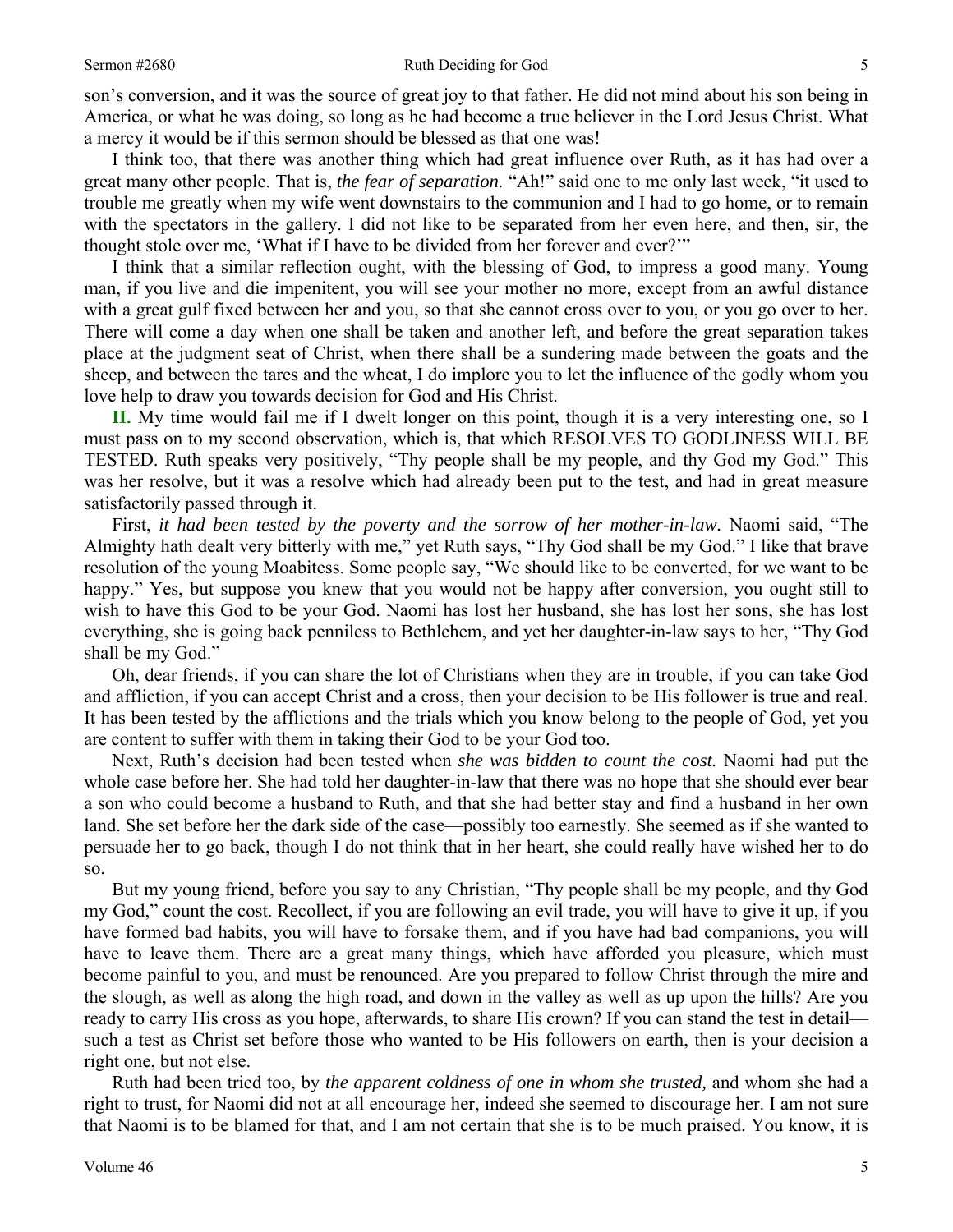quite possible for you to encourage people too much. I have known some encouraged in their doubts and fears till they never could get out of them. At the same time, you can certainly very easily chill inquirers and seekers. And though Naomi showed her love to Ruth, yet she did not seem to have any very great desire to bring her to follow JEHOVAH. This is a test that many young people find to be very trying, but this young woman said to her mother-in-law, "Entreat me not to leave thee, or to return from following after thee: for whither thou goest, I will go; and where thou lodge, I will lodge: thy people shall be my people, and thy God my God."

Another trial for Ruth was *the drawing back of her sister-in-law.* Orpah kissed Naomi and left her, and you know the influence of one young person upon another when they are of the same age, or when they are related as these two were. You went to the revival meeting with a friend, and she was as much impressed as you were. She has gone back to the world, and the temptation is for you to do the same. Can you stand out against it?

You two young men went to hear the same preacher, and you both felt the force of the Word, but your companion has gone back to where he used to be. Can you hold out now and say, "I will follow Christ alone if I cannot find a companion to go with me?" If so, it is well with you.

> *"Can ye cleave to your Lord? Can ye cleave to your Lord, When the many turn aside? Can ye witness He hath the living Word, And none upon earth beside? And can ye endure with the virgin band, The lowly and pure in heart, Who, whithersoever the Lamb doth lead, From His footsteps ne'er depart?*

*Do ye answer, 'We can'? Do ye answer, 'We can, Through His love's constraining power'? But ah! remember the flesh is weak, And will shrink in the trial-hour. Yet yield to His love, who round you now, The bands of a man would cast, The cords of His love, who was given for you, To the altar binding you fast."* 

But one of the worst trials that Ruth had was *the silence of Naomi.* I think that is what is meant, for after she had solemnly declared that she would follow the Lord we read, "When she saw that she was steadfastly minded to go with her, then she left speaking unto her." She left off stating the black side of the case, but she does not appear to have talked to her about the bright side.

"She left speaking unto her." The good woman was so sorrowful that she could not talk, her heartbreak was so great that she could not converse, but such silence must have been very trying to Ruth, and when a young person has just joined the people of God, it is a severe test to be brought face to face with a very mournful Christian, and not to get one encouraging word.

Sometimes, brethren and sisters, we must swallow our own bitter pills as fast as ever we can, that we may not discourage others by making a wry face over them. It is sometimes the very best thing a sorrowful person can do to say, "I must not be sad, here is young So-and-so coming in. I must be cheerful now, for here comes one who might be discouraged by my grief."

You remember how the psalmist, when he was in a very mournful state of mind said, "If I say, I will speak thus; behold, I should offend against the generation of your children. When I thought to know this, it was too painful for me"? Let it be too painful for us to give any cause for stumbling or disquietude to those who have just come to the Savior, but let us cheer and encourage them all we can.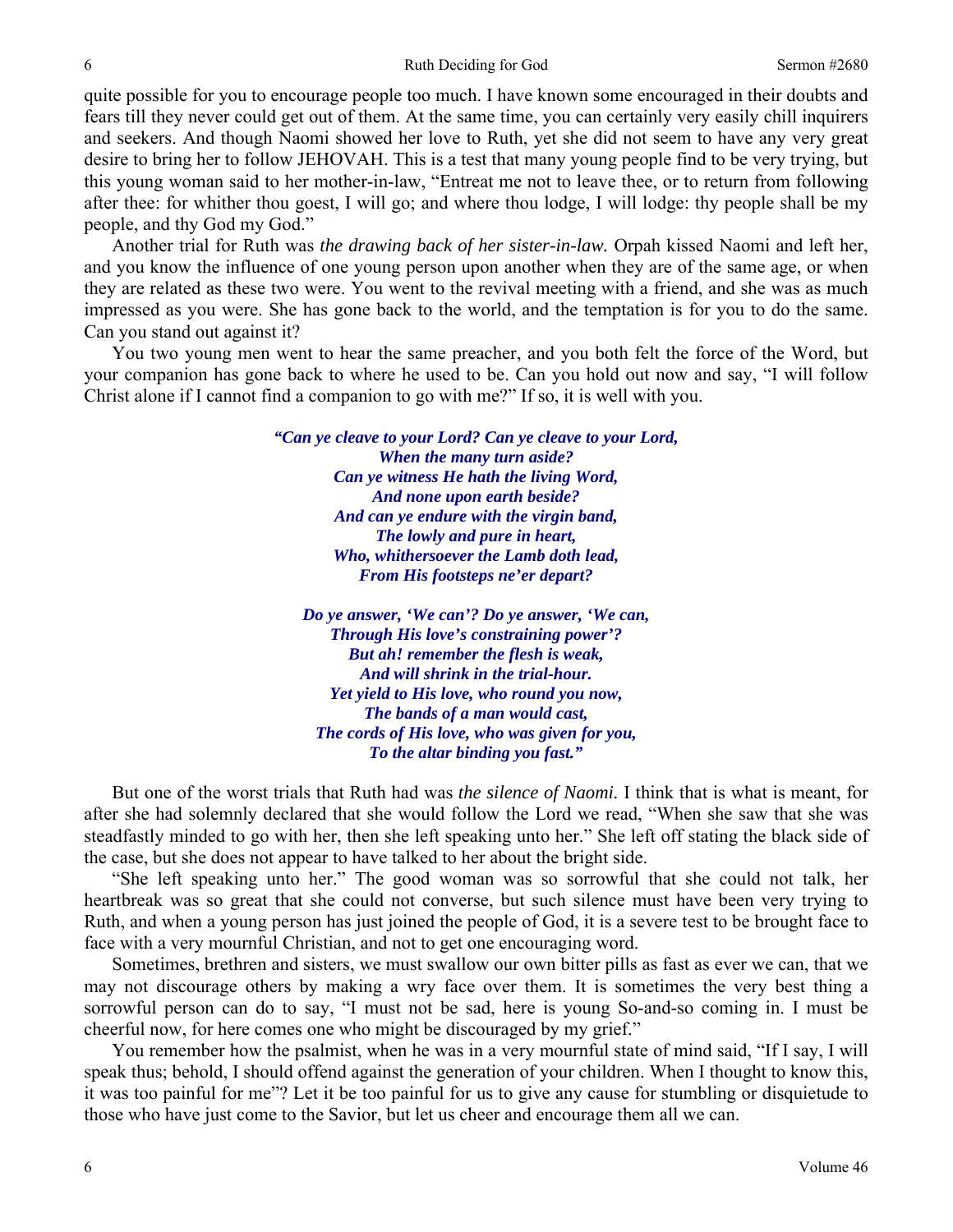#### Sermon #2680 **Ruth Deciding for God** 7

Still, Naomi's silence did not discourage Ruth, she was evidently a strongminded, though gentle young woman and she gave herself up to God and His people without any reserve. Even though she might not be helped much by the older believer, and might even be discouraged by her, and still more by the departure of her sister-in-law Orpah, yet still she pressed on in the course she had chosen.

Well, you do the same, Mary, and you, Jane, and John, and Thomas. Will you be like Mr. Pliable, and go back to the City of Destruction? Or will you, like Christian, pursue your way, and steadfastly hold on through the Slough of Despond, or whatever else may be in your pathway to the Celestial City?

**III.** Now, thirdly, and very briefly, TRUE GODLINESS MUST MAINLY LIE IN THE CHOICE OF GOD. That is the very pith of the text, "Thy God shall be my God."

First, dear friends, *God is the believer's choicest possession,* indeed, it is the distinguishing mark of a Christian that he owns a God. Naomi had not much else—no husband, no son, no lands, no gold, no silver, no pleasure even, but she had a God. Come now, my friend, are you determined that, henceforth and forever, the Lord shall be your chief possession? Can you say, "God shall be mine, my faith shall grasp Him now, and hold Him fast?"

Next, *God was, henceforth, to Ruth, as He had been to Naomi, her Ruler and Lawgiver.* When anyone truthfully says, "God shall be my God," there is some practical meaning about that declaration, it means, "He shall influence me, He shall direct me, He shall lead me, He shall govern me, He shall be my King. I will yield to Him and obey Him in everything. I will endeavor to do all things according to His will. God shall be my God."

You must not want to take God to be your helper, in the sense of making Him to be your servant, but to be your Master, and so to help you. Dear friends, does the Holy Spirit lead you to make this blessed choice and to declare, "This God shall be mine, my Lawgiver and Ruler from this time forth?"

Well then, *He must also be your Instructor.* At the present day, I am afraid that nine people out of ten do not believe in the God who is revealed to us in the Bible. "What?" you say. It is so, I grieve to say. I can point you to newspapers, to magazines, to periodicals, and also to pulpits by the score, in which there is a new god set up to be worshipped—not the God of the Old Testament, He is said to be too strict, too severe, too stern for our modern teachers. They do not believe in Him.

The God of Abraham is dethroned by many nowadays, and in His place they have a molluscous god, like those of whom Moses spoke, "new gods that came newly up, whom your fathers feared not." They shudder at the very mention of the God of the Puritans.

If Jonathan Edwards were to rise from the dead, they would not listen to him for a minute, they would say that they had quite a new god since his day, but brethren, I believe in the God of Abraham, and of Isaac, and of Jacob, this God is my God—ay, the God that drowned Pharaoh and his host at the Red Sea, and moved His people to sing "Hallelujah" as He did it, the God that caused the earth to open, and swallow up Korah, Dathan, and Abiram, and all their company—a terrible God is the God whom I adore—He is the God and Father of our Lord and Savior Jesus Christ, full of mercy, compassion, and grace, tender and gentle, yet just and dreadful in His holiness, and terrible out of His holy places. This is the God, whom we worship, and he who comes to Him in Christ, and trusts in Him, will take Him to be his Instructor, and so shall he learn aright all that he needs to know.

But woe unto the men of this day, who have made unto themselves a calf of their own devising, which has no power to bless or to save them! "Thy God" says Ruth to Naomi—not another god—not Chemosh or Moloch, but JEHOVAH—"shall be my God," and so she took Him to be her Instructor, as we also must do.

Then, let us take Him to be *our entire trust and stay.* O my beloved friends, the happiest thing in life is to trust God—first to trust Him with your soul through Jesus Christ the Savior, and then to trust Him with everything, and in everything. I am speaking what I do know. The life of sense is death, but the life of faith is life indeed. Trust God about temporals—nay, I do not know any division between temporals and spirituals—trust God about everything, about your daily livelihood, about your health, about your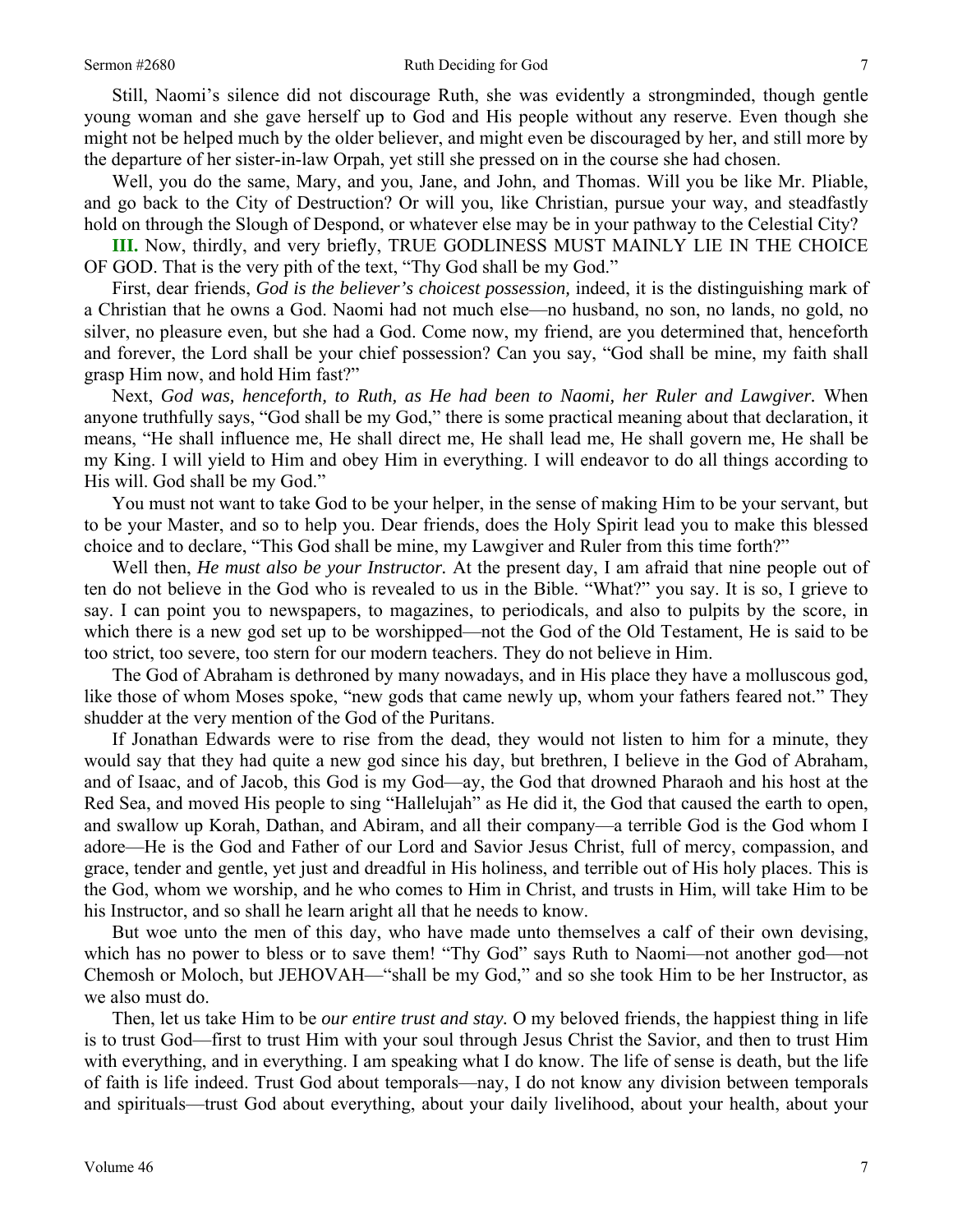wife, about your children, live a life of faith in God, and you will truly live, and all things will be right about you.

It is because we get partly trusting God and partly trusting ourselves that we are often so unhappy. But when, by simple faith, you just cast yourselves on God, then you find the highest joy and bliss that is possible on earth, and a whole series of wonders is spread out before you, your life becomes like a miracle, or a succession of miracles, God hearing your prayers, and answering you out of heaven, delivering you in the time of trial, supplying your every need, and leading you ever onward by a matchless way which you know not, which every moment shall cause you greater astonishment and delight as you see the unfoldings of the character of God. Oh, that each one of you would say, "This God shall be my God; I will trust Him; by His grace, I will trust Him now."

**IV.** The last thing is, that THIS DECISION SHOULD LEAD US TO CAST IN OUR LOT WITH GOD'S PEOPLE AS WELL AS WITH HIMSELF, for Ruth said, "Thy people shall be my people."

She might have said, "You are not well spoken of, you Jews, you Israelites, the Moabites, among whom I have lived, hate you." But in effect, she said, "I am no Moabitess now. I am going to belong to Israel, and to be spoken against too. They have all manner of bad things to say in Moab about Bethlehem-Judah, but I do not mind that, for I am going to be henceforth an inhabitant of Bethlehem, and to be reckoned in the number of the Bethlehemites, for no longer am I of Moab and the Moabites."

Now, dear friend, will you thus cast in your lot with God's people, and though they are spoken against, will you be willing to be spoken against too? I daresay that the Bethlehemites were not all that Ruth could have wished them to be. Even Naomi was not, she was too sad and sorrowful, but still, I expect that Ruth thought that her mother-in-law was a better woman than she was herself.

I have heard people find fault with the members of our churches, and say that they cannot join with them, for they are such an inferior sort of people. Well, I know a great many different sorts of people, and after all, I shall be quite content to be numbered with God's people, as I see them even in His visible church, rather than to be numbered with any other persons in the whole world. I count the despised people of God the best company I have ever met with, and I often say of this Tabernacle, as I hope members of other churches can say of their own places of worship—

### *"Here my best friends, my kindred dwell, Here God my Savior reigns."*

"Oh!" says one, "I will join the church when I can find a perfect one." Then you will never join any. "Ah!" you say, "but perhaps I may." Well, but it will not be a perfect church the moment you have joined it, for it will cease to be perfect as soon as it receives you into its membership. I think that, if a church is such as Christ can love, it is such as I can love, and if it is such that Christ counts it as His church, I may well be thankful to be a member of it. Christ "loved the church, and gave himself for it," then may I not think it an honor to be allowed to give myself to it?

Ruth was not joining a people out of whom she expected to get much. Shame on those who think to join the church for what they can get! Yet the loaves and fishes are always a bait for some people. But there was Ruth, going with Naomi to Bethlehem, and all that the townsfolk would do would be to turn out and stare at them and say, "Is this Naomi? And pray who is this young woman that has come with her? This Naomi—dear me! How altered she is! How worn she looks! Quite the old woman to what she was when she left us."

Not much sympathy was given to them, as far as I gather from that remark, yet Ruth seemed to say, "I do not care how they treat me, they are God's people, even if they have a great many faults and imperfections, and I am going to join them." And I invite all of you who can say to us, "Your God is our God," to join with the people of God, openly, visibly, manifestly, decidedly, without any hesitancy, even though you may gain nothing by it. Perhaps you will not, but on the other hand, you will bring a good